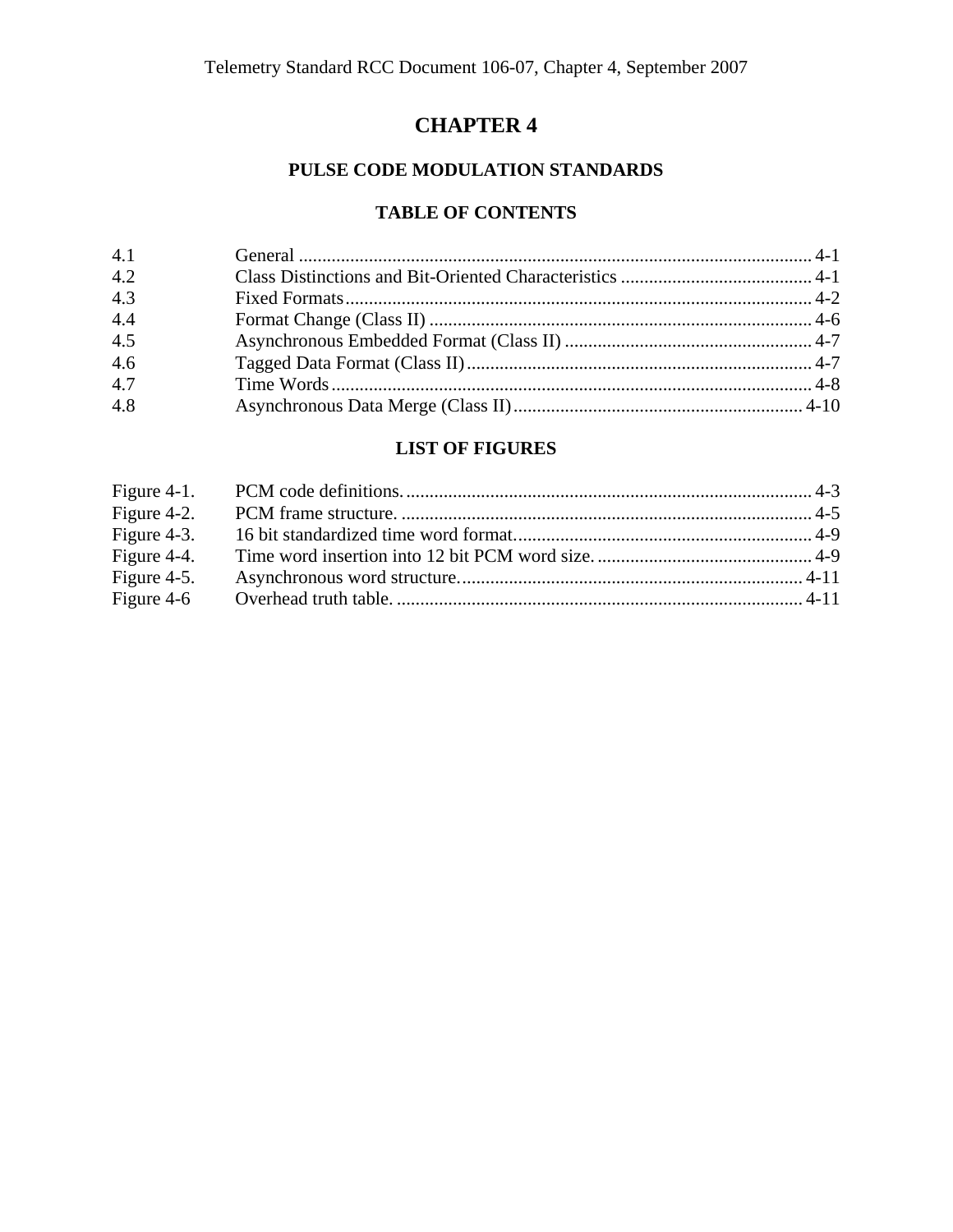This page intentionally left blank.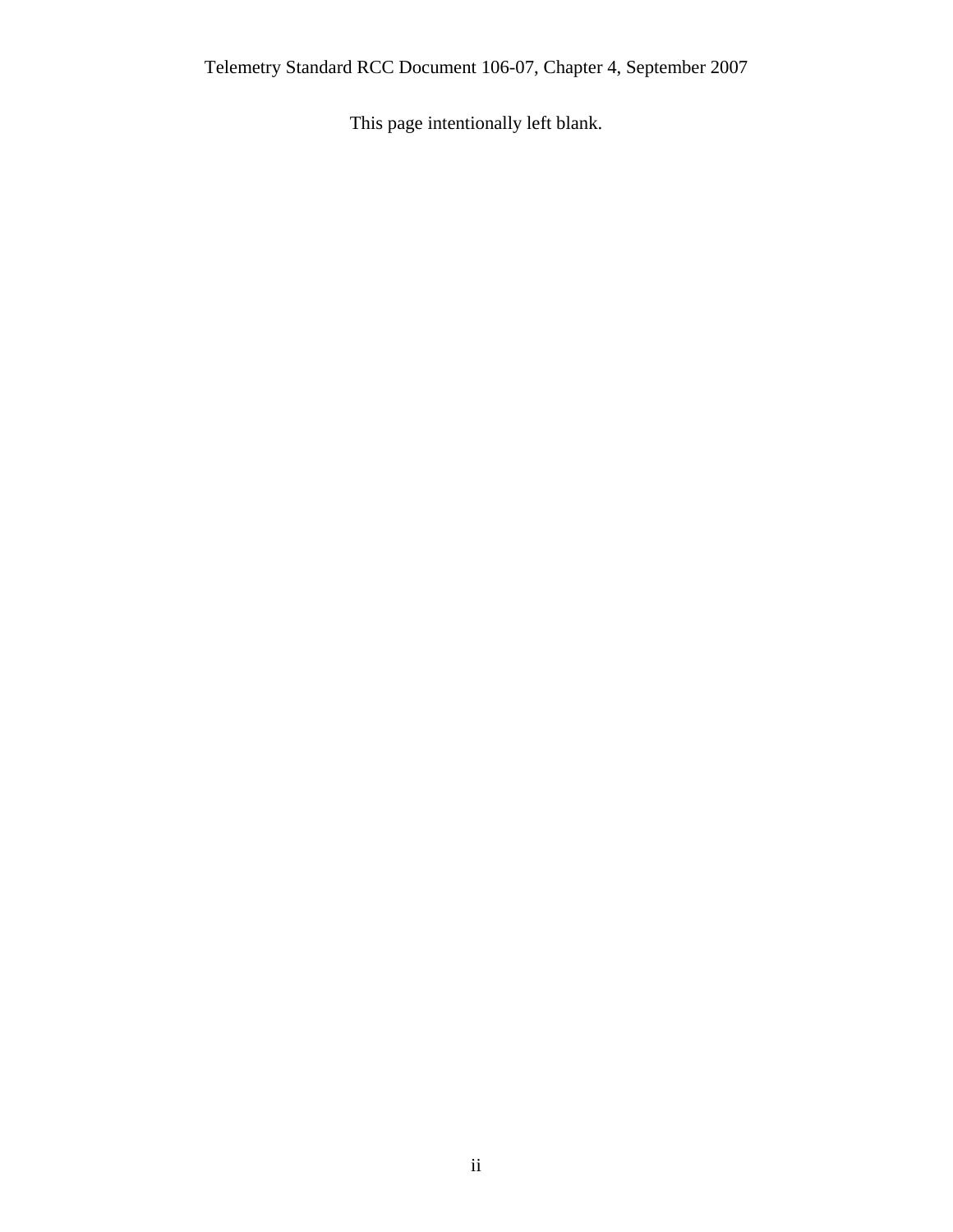### **CHAPTER 4**

### **PULSE CODE MODULATION STANDARDS**

#### <span id="page-2-0"></span>**4.1 General**

 Pulse code modulation (PCM) data are transmitted as a serial bit stream of binary-coded time-division multiplexed words. When PCM is transmitted, premodulation filtering shall be used to confine the radiated RF spectrum in accordance with Appendix A. These standards define pulse train structure and system design characteristics for the implementation of PCM telemetry formats. Additional information and recommendations are provided in Appendix C and in RCC Document 119, *Telemetry Applications Handbook.* 

### **4.2 Class Distinctions and Bit-Oriented Characteristics**

 The PCM formats are divided into two classes for reference. Serial bit stream characteristics are described below prior to frame and word oriented definitions.

4.2.1 Class I and Class II Distinctions. Two classes of PCM formats are covered in this chapter: the basic, simpler types are class I, and the more complex applications are class II. The use of any class II technique requires concurrence of the range involved. All formats with characteristics described in these standards are class I except those identified as class II. The following are examples of class II characteristics:

- a. bit rates greater than 10 megabits per second (see subparagraph  $4.2.2.3$ )
- b. word lengths in excess of 32 bits (subparagraph [4.3.1.1\)](#page-3-0)
- c. fragmented words (subparagraph  $4.3.1.2$ )
- d. more than 8192 bits or 1024 words per minor frame (subparagraph [4.3.2.1.1\)](#page-5-0)
- e. uneven spacing, not within the definition of subcommutation (subparagraph [4.3.2.3](#page-7-0)) or supercommutation (subparagraph  $4.3.2.4$ )
- f. format changes (paragraph [4.4\)](#page-7-0)
- g. asynchronous embedded formats (paragraph  $4.5$ )
- h. tagged data formats (paragraph [4.6\)](#page-8-0)
- i. formats with data content other than unsigned straight binary, discretes, or complement arithmetic representation for negative numbers such as floating point variables, binary-coded decimal, and gain-and-value
- j. asynchronous data transmission (paragraph [4.8\)](#page-11-0)
- k. merger of multiple format types (such as those specified in Chapter 8)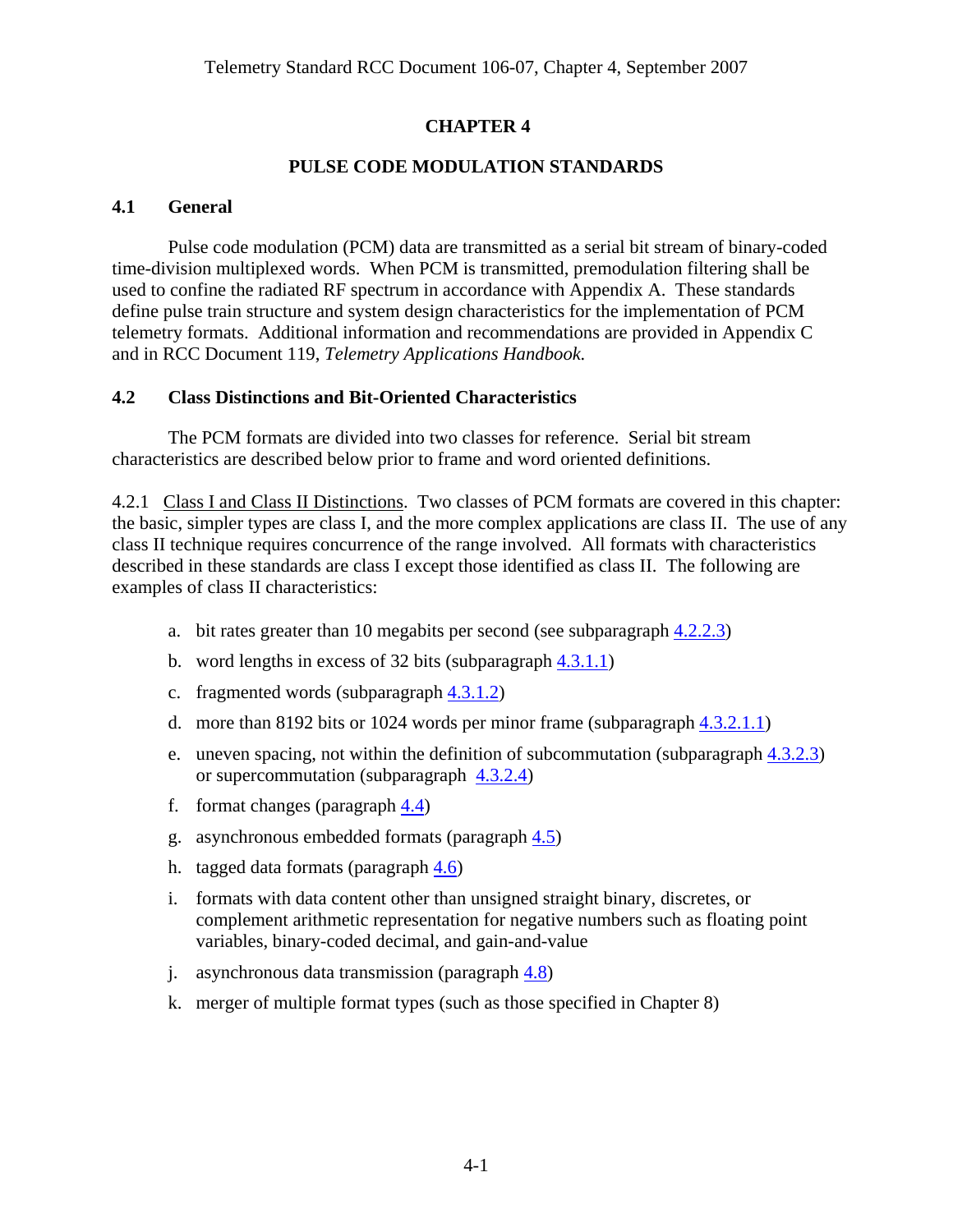<span id="page-3-0"></span>

The use of fixed frame formats has been a common practice but does not fit all requirements. A verification of range capabilities should be made prior to incorporation of class II features into a telemetry system.

4.2.2 Bit-Oriented Definitions and Requirements. Definitions and requirements relating to serial PCM bit streams are described next.

4.2.2.1 Binary Bit Representation. The following code conventions for representing serial binary ones and zeros are the only permissible representations. Graphic and written descriptions of these conventions are shown in Figure [4-1](#page-4-0). Only one convention shall be used within a single PCM bit stream. If Randomized NRZ-L (RNRZ-L) is transmitted, it shall use the 15-bit regeneration pattern as described in Appendix D.

| $\bullet$ | NRZ-L | $Bi\phi$ -L |
|-----------|-------|-------------|
| $\bullet$ | NRZ-M | $Bi\phi$ -M |
| $\bullet$ | NRZ-S | $Bi\phi-S$  |

4.2.2.2 Serial Bit Stream Transitions. The transmitted or recorded bit stream shall be continuous and shall contain sufficient transitions to ensure bit acquisition and continued bit synchronization, taking into account the binary representation chosen. (See recommendation in paragraph 1.3, Appendix C.)

4.2.2.3 Bit Rate. The RF and recording limits, defined in Chapters 2 and 6, should be considered when determining maximum bit rates. The minimum bit rate shall be 10 bps. Bit rates greater than 10 Mbps are class II.

4.2.2.4 Bit Rate Accuracy and Stability. During any period of desired data, the bit rate shall not differ from the specified nominal bit rate by more than 0.1 percent of the nominal rate.

4.2.2.5 Bit Jitter. The bit jitter shall not exceed  $\pm 0.1$  of a bit interval referenced to the expected transition time with no jitter. The expected transition time shall be based on the measured average bit period as determined during the immediately preceding 1000 bits.

## **4.3 Fixed Formats**

 Characteristics of fixed formats are described below. Fixed formats do not have changes during transmission with regard to frame structure, word length or location, commutation sequence, sample interval, or measurement list.

4.3.1 Word-Oriented Definitions and Requirements. The following definitions and requirements are addressed to word characteristics.

4.3.1.1 Word Length (Class I and II). Individual words may vary in length from 4 bits to not more than 32 bits in class I and not more than 64 bits in class II.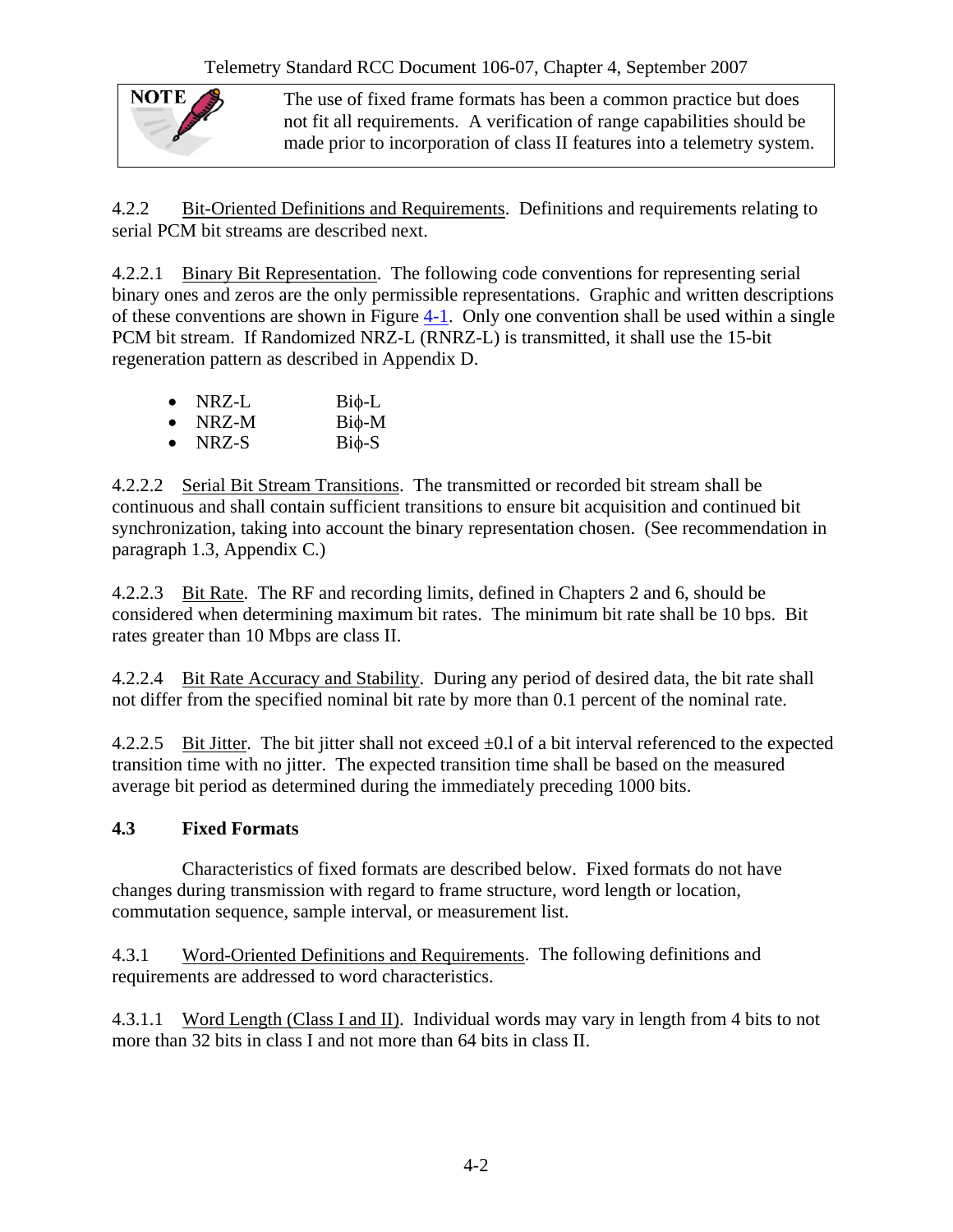| Code                                                                                                                                       | <b>Logic Waveform</b><br><b>Levels</b> | <b>Code Waveforms</b> |              |  |  |              |          |          |   |          | <b>Code Definitions</b> |              |                                                                                                                                                                                                                       |
|--------------------------------------------------------------------------------------------------------------------------------------------|----------------------------------------|-----------------------|--------------|--|--|--------------|----------|----------|---|----------|-------------------------|--------------|-----------------------------------------------------------------------------------------------------------------------------------------------------------------------------------------------------------------------|
|                                                                                                                                            |                                        | $\mathbf{1}$          | $\mathbf{0}$ |  |  | $\mathbf{0}$ | $\bf{0}$ | $\bf{0}$ | 1 | $\bf{0}$ |                         | $\mathbf{0}$ | Non Return to Zero - Level                                                                                                                                                                                            |
| NRZ-L                                                                                                                                      |                                        |                       |              |  |  |              |          |          |   |          |                         |              | <b>O</b> "ONE" is represented by one level<br><b>O</b> "ZERO" is represented by the other level                                                                                                                       |
| NRZ-M                                                                                                                                      | $\Omega$                               |                       |              |  |  |              |          |          |   |          |                         |              | Non Return to Zero - Mark<br><b>O</b> "ONE" is represented by a change in level<br><b>O</b> "ZERO" is represented by NO change in level                                                                               |
| NRZ-S                                                                                                                                      | ∩                                      |                       |              |  |  |              |          |          |   |          |                         |              | Non Return to Zero - Space<br><b>O</b> "ONE" is represented by NO change in level<br><b>O</b> "ZERO" is represented by a change in level                                                                              |
| $Bi\phi$ -L                                                                                                                                | $\overline{0}$                         |                       |              |  |  |              |          |          |   |          |                         |              | Bi-Phase - Level <sup>(1)</sup><br><b>O</b> "ONE" is represented by a "ONE" level with<br>transition to the "ZERO" level<br><b>O</b> "ZERO" is represented by a "ZERO" level with transition to<br>the "ONE" level    |
| $Bi\phi$ -M                                                                                                                                | $\boldsymbol{0}$                       |                       |              |  |  |              |          |          |   |          |                         |              | $Bi-Phase - Mark(1)$<br><b>O</b> "ONE" is represented by <u>NO</u> level change at the beginning<br>of the bit period<br><b>O</b> "ZERO" is represented by a level change at the beginning of<br>the bit period       |
| $Bi\phi-S$                                                                                                                                 | $\overline{0}$                         |                       |              |  |  |              |          |          |   |          |                         |              | $Bi-Phase - Space^{(1)}$<br><b>O</b> "ONE" is represented by a level change at the beginning of<br>the bit period<br><b>O</b> "ZERO" is represented by a <u>NO</u> level change at the<br>beginning of the bit period |
| (1) The Bio codes may be derived from the corresponding NRZ codes by inverting the level for the last half of each bit interval.<br>Notes: |                                        |                       |              |  |  |              |          |          |   |          |                         |              |                                                                                                                                                                                                                       |

# Telemetry Standard RCC Document 106-07, Chapter 4, September 2007

<span id="page-4-0"></span>Figure 4-1. PCM code definitions.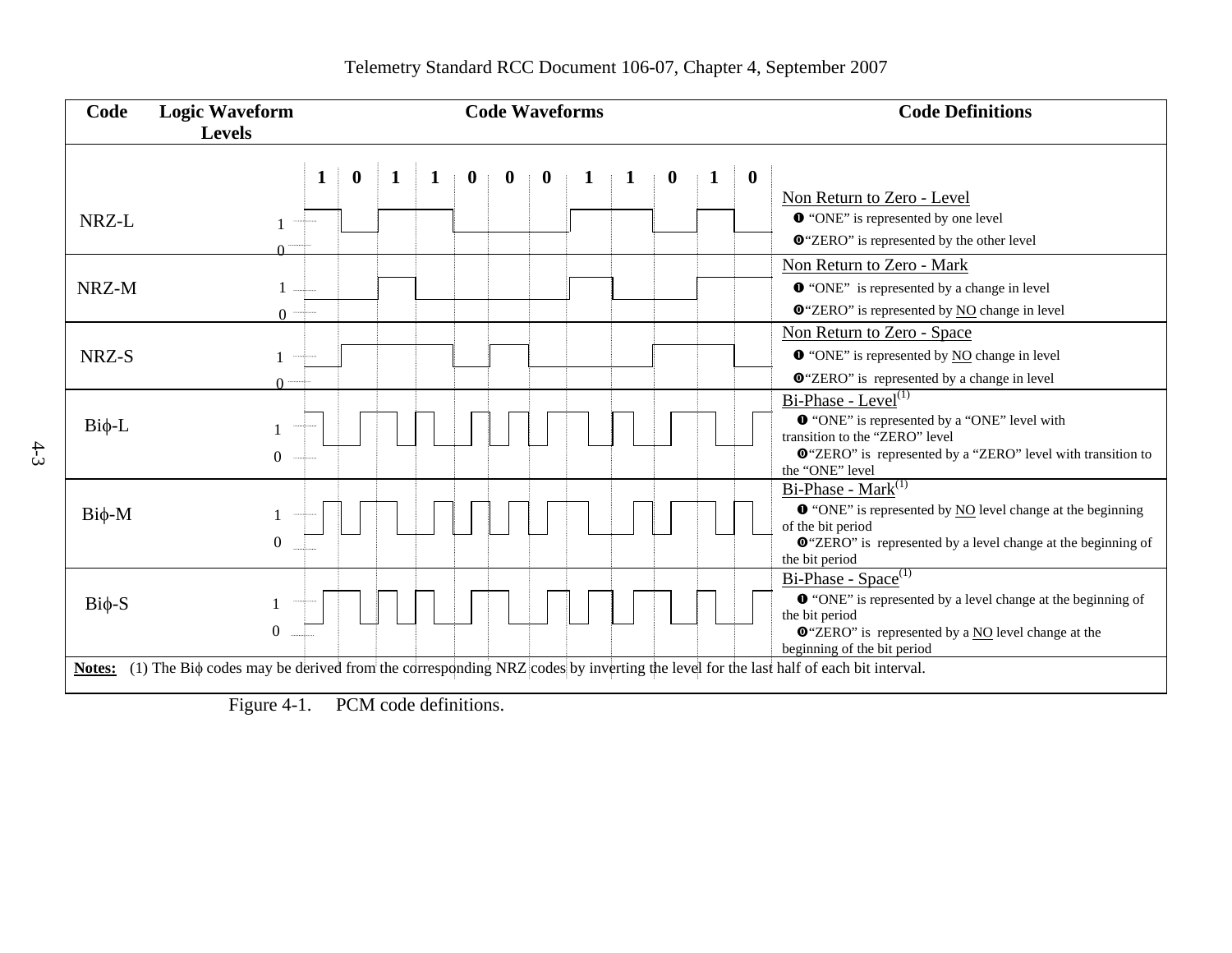<span id="page-5-0"></span>4.3.1.2 Fragmented Words (Class II). A fragmented word is defined as a word divided into no more than eight segments and placed in various locations within a minor frame. The locations need not be adjacent. All word segments used to form a data word should be constrained to the boundaries of a single minor frame. Fragmented synchronization words are not allowed.

4.3.1.3 Bit Numbering. To provide consistent notation, the most significant bit in a word shall be numbered "one." Less significant bits shall be numbered sequentially within the word.

4.3.1.4 Word Numbering. To provide consistent notation, the first word after the minor frame synchronization pattern shall be numbered "one" (see Figure [4-2\)](#page-6-0). Each subsequent word shall be numbered sequentially within the minor frame. Numbering within a subframe (see subparagraph 4.3.2.3.1) shall be "one" for the word in the same minor frame as the initial counter value for subframe synchronization and sequentially thereafter. Notations of W and S shall mean the W word position in the minor frame and S word position in the subframe.

4.3.2 Frame Structure. The PCM data shall be formatted into fixed length frames as defined in these sections regarding frame structure and in Figure [4-2.](#page-6-0) Frames shall contain a fixed number of equal duration bit intervals.

4.3.2.1 Minor Frame. The minor frame is defined as the data structure in time sequence from the beginning of a minor frame synchronization pattern to the beginning of the next minor frame synchronization pattern.

4.3.2.1.1 Minor Frame Length (Class I and II). The minor frame length is the number of bit intervals from the beginning of the frame synchronization pattern to the beginning of the next synchronization pattern. The maximum length of a minor frame shall exceed neither 8192 bits nor 1024 words in class I and shall not exceed 16 384 bits in class II.

4.3.2.1.2 Minor Frame Composition. The minor frame shall contain the minor frame synchronization pattern, data words, and subframe synchronization words, if used. Words of different length may be multiplexed in a single minor frame. The length of a word in any identified word position within a minor frame shall be constant. Other words such as frame format identifiers may be needed within class II formats (see paragraph [4.4](#page-7-0)).

4.3.2.1.3 Minor Frame Synchronization. The minor frame synchronization information shall consist of a fixed digital word not longer than 33 consecutive bits and not shorter than 16 bits. The minor frame synchronization pattern is always considered as one word, regardless of its length. Recommended synchronization patterns are given in Table C-1, Appendix C.

4.3.2.1.4 Transmitted Frame Counter. The frame counter provides a natural binary count corresponding to the minor frame number in which the frame count word appears. It is recommended that such a counter be included in all minor frames whether class I or class II and is especially desirable in class II formats to assist with data processing. The frame counter should be of nominal format word length and reset to start up-counting again after reaching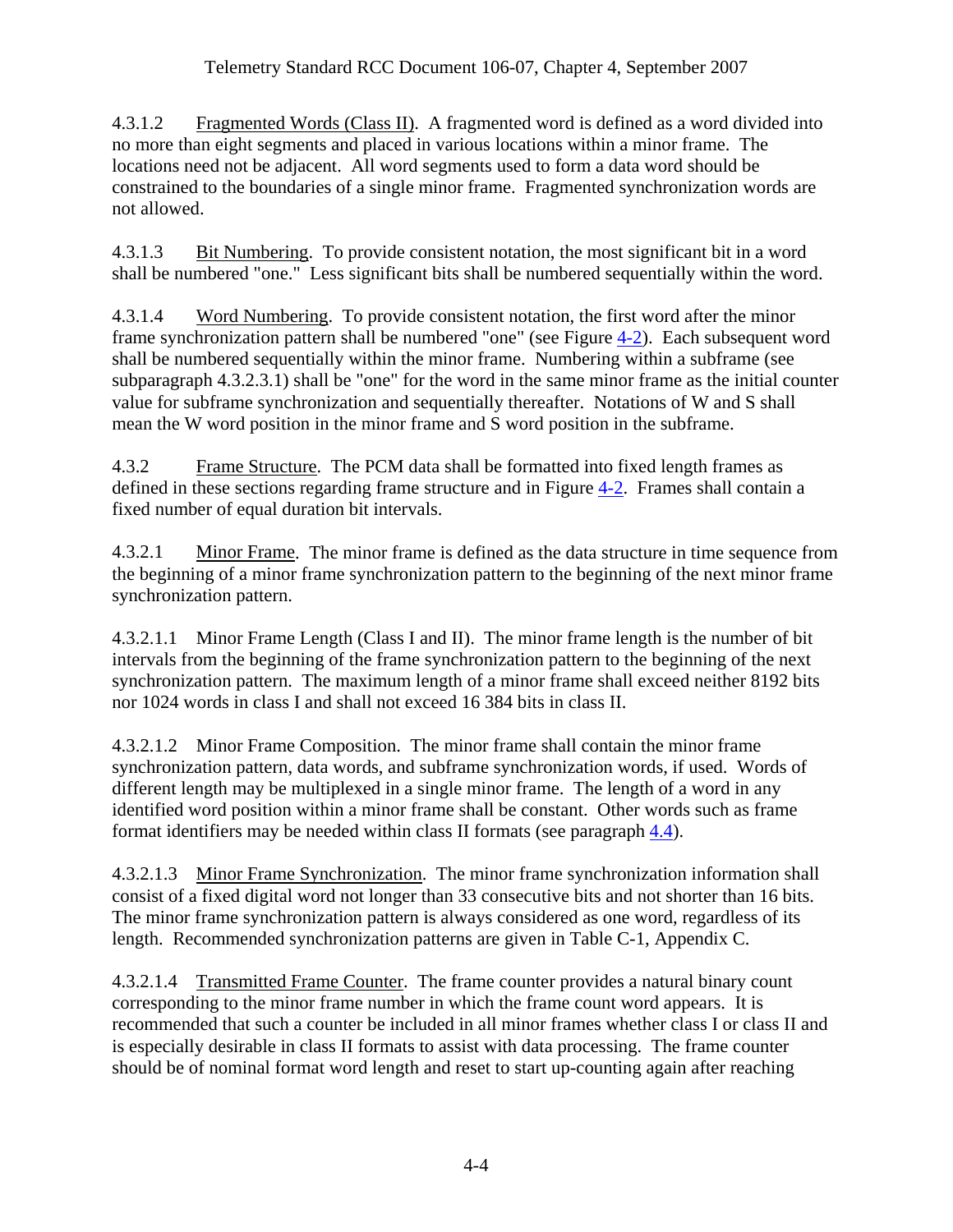<span id="page-6-0"></span>maximum value. In formats where subcommutation is present, the subframe ID counter may serve as the frame counter.



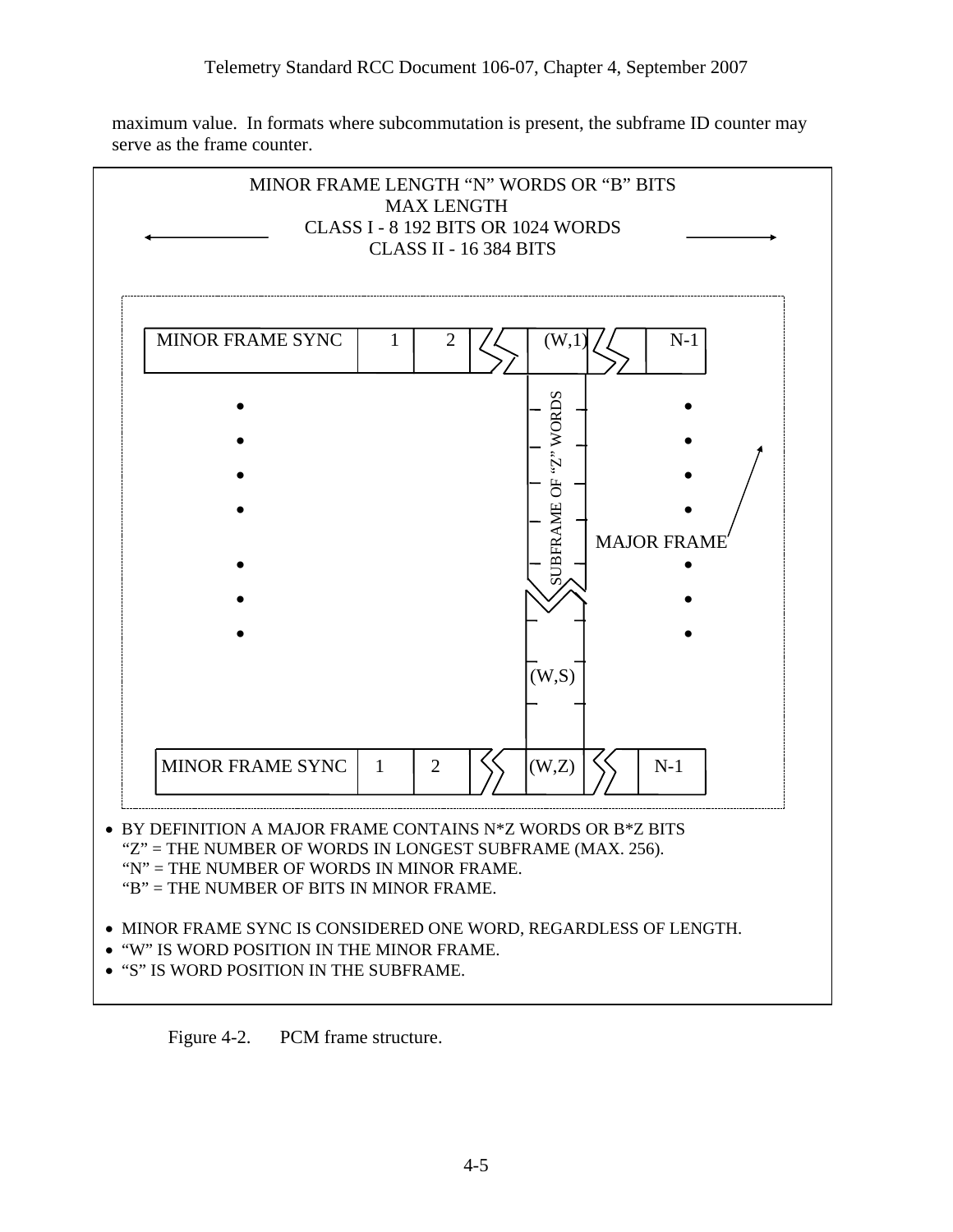<span id="page-7-0"></span>4.3.2.2 Major Frame. A major frame contains the number of minor frames required to include one sample of every parameter in the format.

4.3.2.2.1 Major Frame Length. Major frame length is defined as minor frame length (N words or B bits) multiplied by the number of minor frames (Z) in the major frame. The maximum number of minor frames per major frame shall not exceed 256.

4.3.2.2.2 Minor Frame Numbering. To provide consistent notation, the first minor frame in a major frame shall be numbered "one." Each subsequent minor frame shall be numbered sequentially within the major frame.

4.3.2.3 Subcommutation. Subcommutation is defined as a sampling of parameters at submultiple rates (1/D) of the minor frame rate where the depth of a subframe, D, is an integer in the range of 2 to Z.

4.3.2.3.1 Subframe. Subframe is defined as one cycle of the parameters from a subcommutated minor frame word position. The depth, D, of a subframe is the number of minor frames in one cycle before repetition.

4.3.2.3.2 Subframe Synchronization Method. The standard method for subframe synchronization is to use a "subframe ID counter," a binary counter which counts sequentially up or down at the minor frame rate. Typically, only one subframe ID counter is used in a PCM format; however, more than one counter may be used if needed. This paragraph assumes the use of one subframe ID counter. The subframe ID counter shall be located in a fixed position in each and every minor frame. The counter should start with the minimum counter value when counting up or the maximum counter value when counting down. The counter should also be left or right justified in a word position. The start of a major frame shall coincide with the initial count for the deepest subframe.

4.3.2.4 Supercommutation. Supercommutation ("supercom") is defined as time-divisionmultiplex sampling at a rate that is a multiple of the minor frame rate. Supercommutation (on a minor frame) provides multiple samples of the same parameter in each minor frame. "Supercom on a subframe" is defined as time-division-multiplex sampling at a rate that is a multiple of the subframe rate and provides multiple samples of the same parameter within a subframe. For class I, supercommutated samples shall be evenly spaced. For class II, supercommutated samples should be as evenly spaced as practical.

## **4.4 Format Change (Class II)**

 Format change is defined as change with regard to frame structure, word length or location, commutation sequence, sample interval, or change in measurement list. Format changes shall occur only on minor frame boundaries. Bit synchronization shall be maintained and fill bits used instead of intentional dead periods. Format changes are inherently disruptive to test data processing; fixed format methods are preferred. Format change methods shall conform to the characteristics described in the following sections.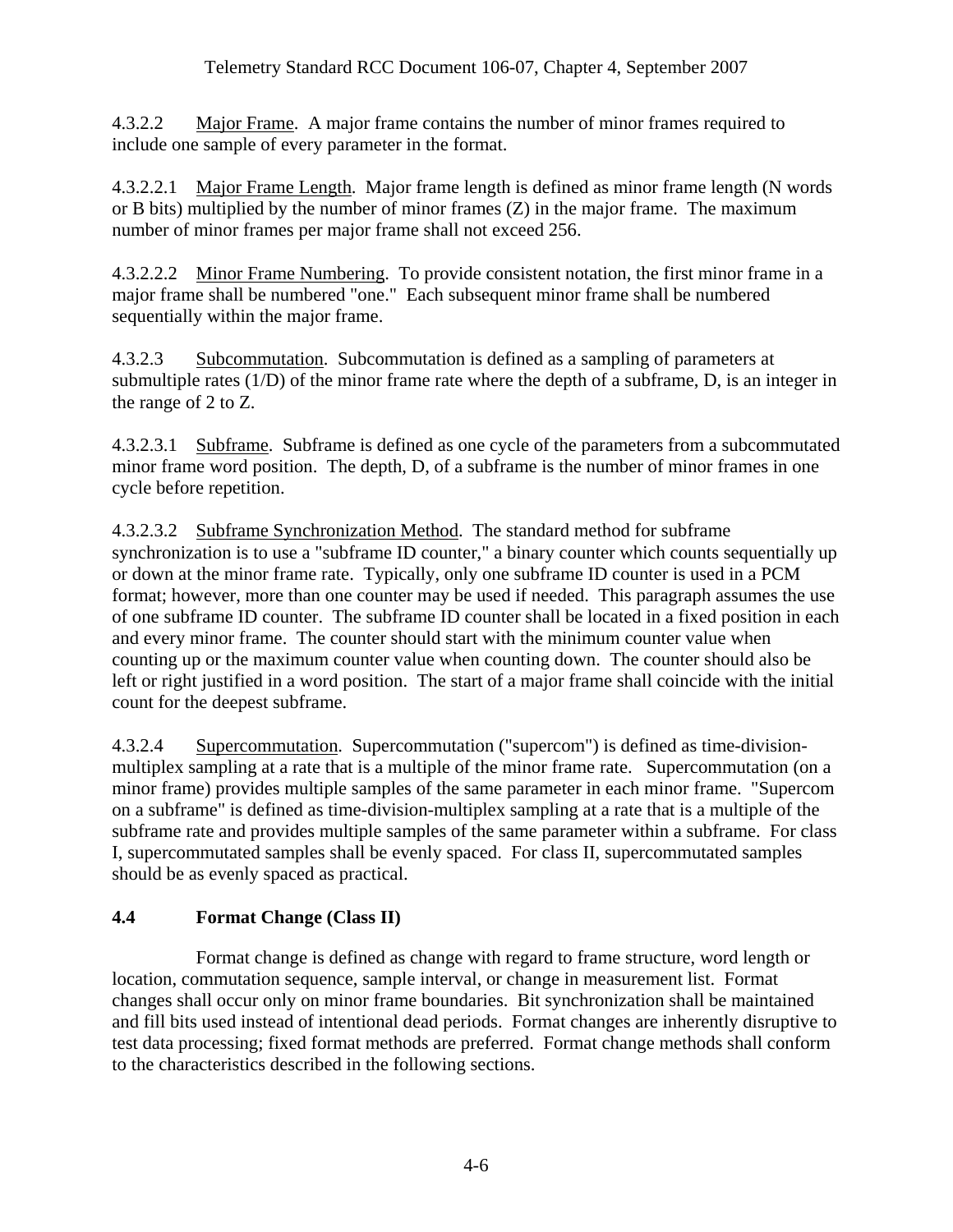<span id="page-8-0"></span>4.4.1 Frame Format Identification. A frame format identifier (FFI) is a word that shall uniquely identify a single format. In formats where change is required, the frame format identifier shall be placed in every minor frame. The format identifier shall be the same length as (or multiples of) the most common word length in the format and shall occur in a fixed position in the minor frame. The FFI shall identify the format applicable to the current minor frame. Frame synchronization pattern, FFI location, bit rate, and binary bit representation code shall not be changed. The FFI shall be constructed such that a single bit error cannot produce another valid FFI. The number of unique formats indicated shall not exceed 16.

4.4.2 Format Change Implementation Methods. The following subparagraphs describe format change implementation methods.

4.4.2.1 Measurement List Change. This method of format change consists of a modification in data content only and not format structure.

4.4.2.2 Format Structure Change. Defined as a format change where there is a departure in frame structure and not just data content.

## **4.5 Asynchronous Embedded Format (Class II)**

 Defined as a secondary data stream asynchronously embedded into a host major frame in a manner that does not allow predicting the location of embedded synchronization information based only on host format timing. The embedded frame segments shall be inserted as an integral number of words in every host minor frame. In this combined format, specific word positions in the host minor frame shall be dedicated to the embedded asynchronous format. No more than two asynchronous embedded formats are permitted.

## **4.6 Tagged Data Format (Class II)**

 Defined as a fixed frame length format having no applicable subframe or major frame definitions and characterized as a stream of data words, or blocks of words, with associated identifiers (tags). These formats consist of frame synchronization patterns, identifiers, data words, and fill words as required.

4.6.1 Alternating Tag and Data. This tagged data format consists of frames containing tag words alternating in time sequence with data words or blocks of words identified by the tags.

4.6.2 Bus Data, Military Standard (MIL-STD) [1](#page-8-0)553.<sup>1</sup> The preferred method of telemetering MIL-STD 1553 information is for the information to be restructured to conform to Class I methods. If not restructured, telemetered MIL-STD 1553 data shall conform to the Chapter 8 standard.

4.6.3 Bus Data, ARINC 4[2](#page-8-0)9.<sup>2</sup> The preferred method of telemetering ARINC 429 information is for the information to be restructured to conform to Class I methods. If not restructured,

<sup>1</sup> <sup>1</sup> Defined in MIL-HDBK-1553A(2), 1995, Multiplex Applications Handbook.

<sup>&</sup>lt;sup>2</sup> Defined in ARINC Specification 429P1, 429P2, and 429P3.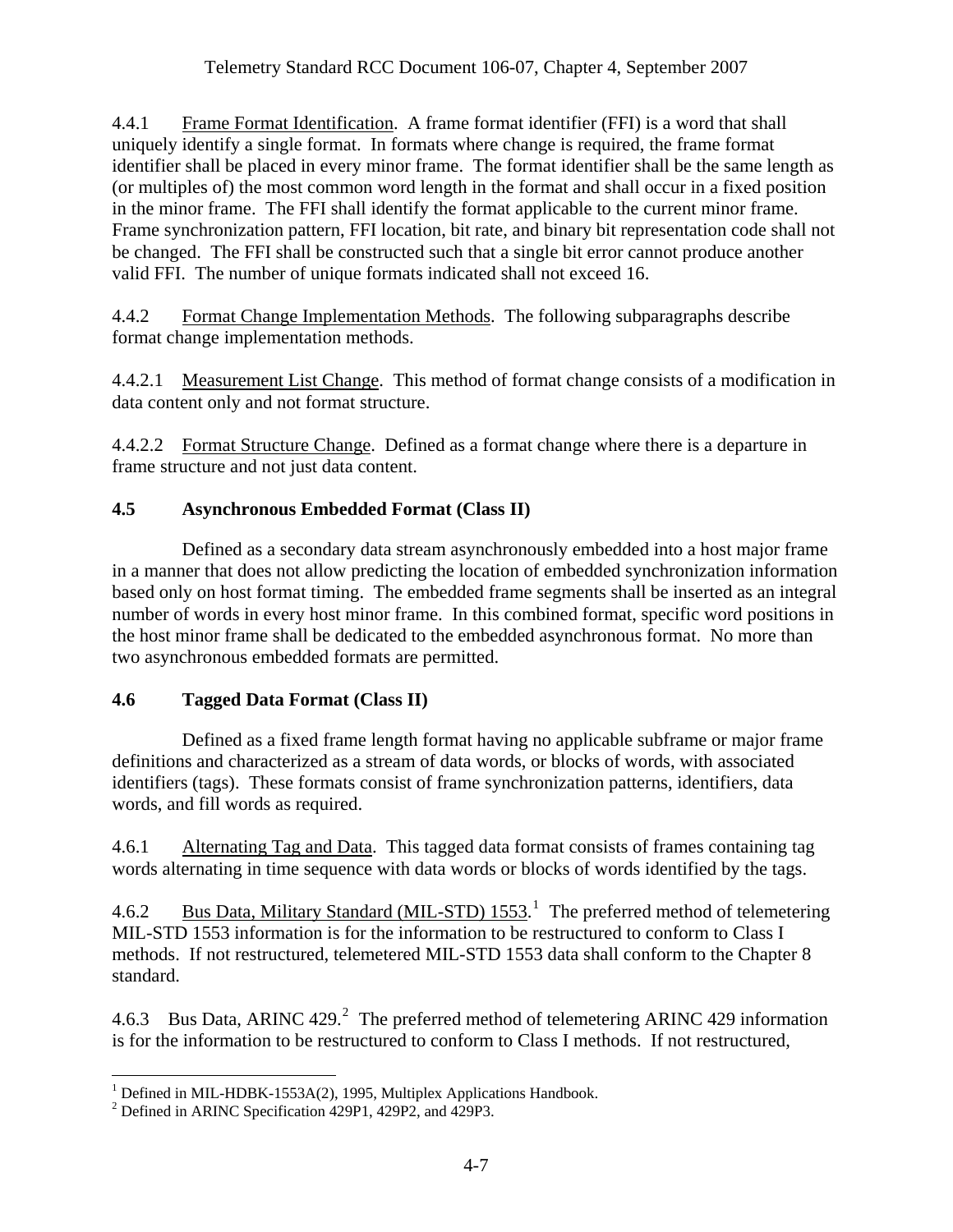<span id="page-9-0"></span>telemetered ARINC 429 data shall be consistent with the Aeronautical Radio Inc. specification of ARINC 429 bus data.

### **4.7 Time Words**

 The following paragraphs describe the formatting of time words within a PCM stream. A 16-bit standardized time word format and a method to insert time words into PCM word sizes other than 16-bits are described.

4.7.1 In 16-bit standardized time word format, there shall be three words dedicated to providing timing information. These words are designated high order time, low order time, and microsecond time. High and low order time words shall be binary or binary coded decimal (BCD) weighted, and microsecond words shall be binary weighted. Time word construction examples are shown in Figure [4-3](#page-10-0) and Figure [4-4.](#page-10-0)

4.7.2 The microsecond time word shall have a resolution of 1 microsecond; that is, the least significant bit, bit 16, has a value of 0.000001 second. This word shall increment until it attains a value of 10 milliseconds at which time it will reset to zero. Thus the maximum value of the counter is 9999 (decimal).

4.7.3 The low order time word shall have a resolution of 10 milliseconds; that is, the least significant bit, bit 16, of the low order time word shall have a value of 0.01 second.

4.7.4 The high order time word shall have a resolution of 655.36 seconds when binary weighted; that is, the least significant bit, bit 16, has a value of 655.36 seconds. When BCD weighted, the least significant bit, bit 16, of the high order time word shall have a value of one minute. For BCD, the days field shall contain the three least significant characters of the BCD Julian date.

4.7.5 It is recommended that high, low, and microsecond time words precede the first data word in the minor frame. The time word order shall be high order time word, followed by low order time word, followed by microsecond time word. Microsecond time words may be used to tag individual data words, but care shall be taken that high order and low order time words be inserted at a rate necessary to resolve time ambiguities.

4.7.6 Time word insertion into PCM word sizes other than 16 bits shall be as follows: high order, low order, and microsecond time words shall be inserted into PCM words with time word bits occupying contiguous bit locations in the PCM word. The time word shall occupy contiguous PCM data words until the time word is contained in the PCM stream. If the time word size is not an integer multiple of the PCM word size and there are unused bits in the PCM word, the remaining unused bits in the last PCM word that contains the time word shall be fill bits with value 0. Figure [4-4](#page-10-0) illustrates the insertion of time words into a PCM stream with word size of 12 bits.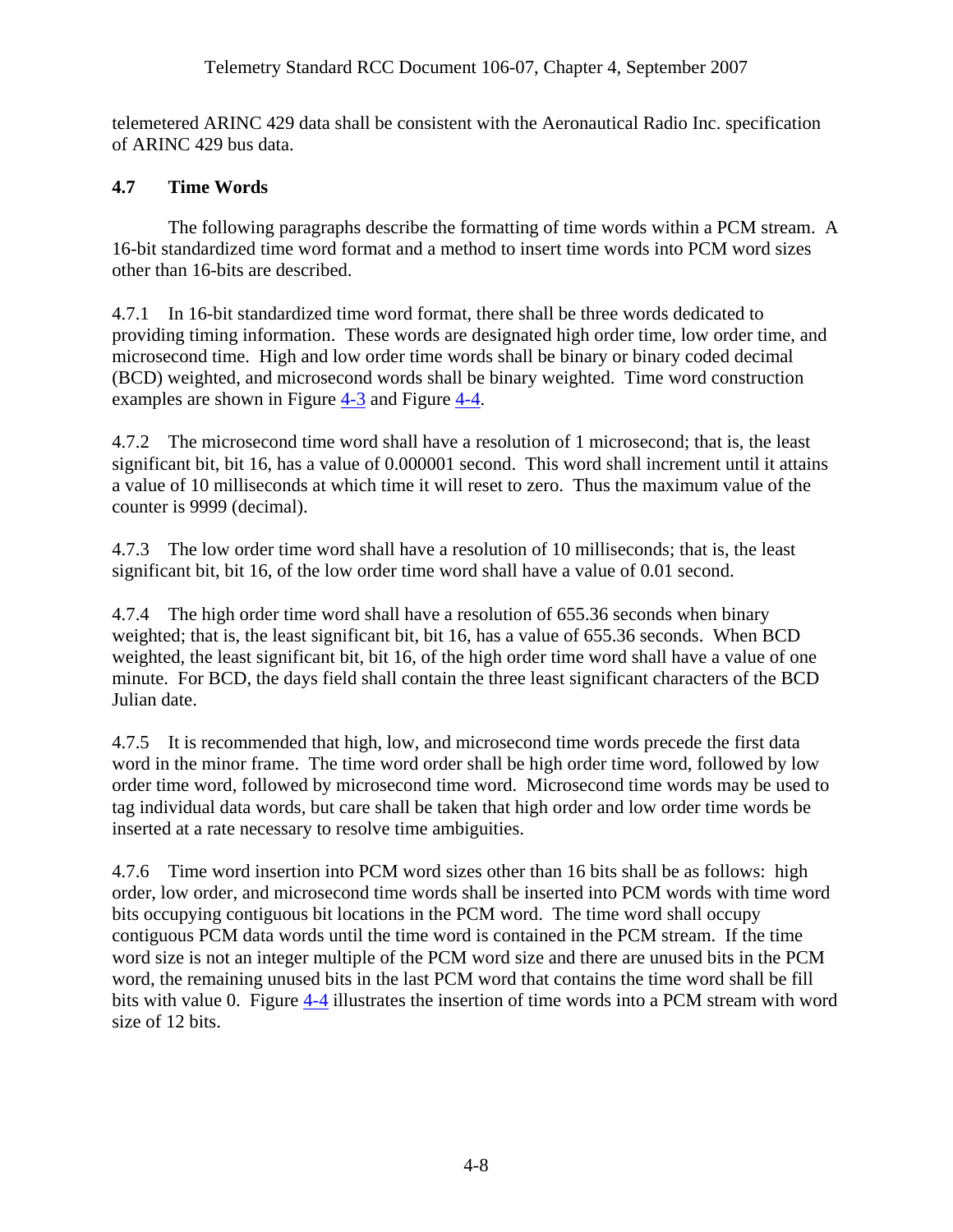<span id="page-10-0"></span>

### Figure 4-3. 16 bit standardized time word format.



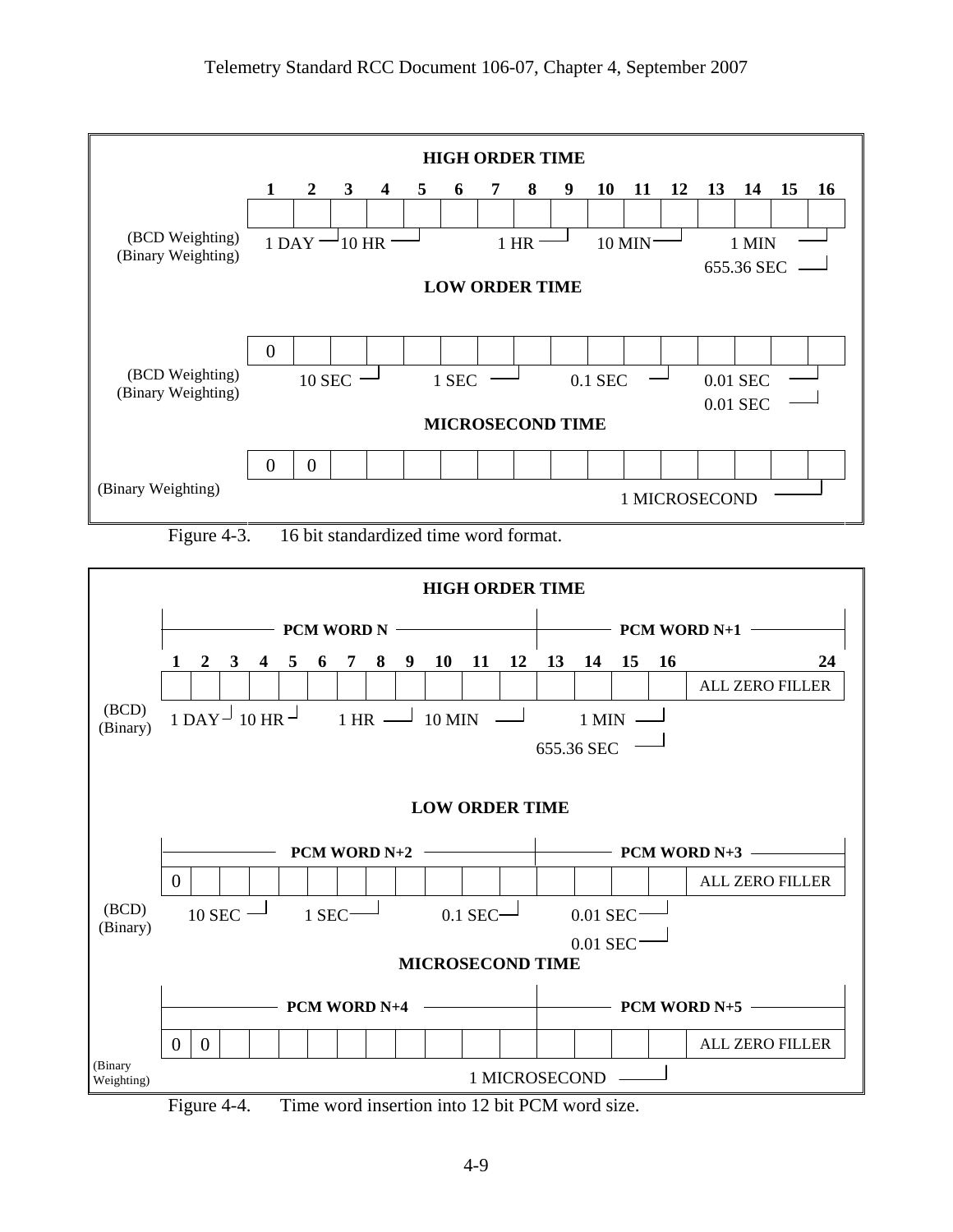## <span id="page-11-0"></span>**4.8 Asynchronous Data Merge (Class II)**

 Asynchronous data is defined as an external sequential data stream (consisting of data bits, associated overhead, and optional parity, all at an autonomous update rate) which is a candidate for insertion into a primary or "host" PCM format. Common examples are RS-232 serial and IEEE-488 parallel messages. Each source of such data shall use fixed word positions in the host format. This section does not apply to secondary PCM formats which are to be embedded as described in paragraph [4.5.](#page-8-0) Merger shall comply with subparagraph [4.2.2](#page-3-0) and the following conventions.

4.8.1 PCM Data Word Format. Figure [4-5](#page-12-0) illustrates the host PCM format word containing a merged asynchronous data word and associated overhead which is referred to as an "asynchronous word structure." The data may be inserted in any length PCM word that will accommodate the required bits. Asynchronous data shall not be placed in fragmented words. Multiple host PCM format words, if used, shall be contiguous.

4.8.2 Insertion Process. The asynchronous word structure shall contain the information from the asynchronous message partitioned into two fields, data and overhead, as shown in figure 4-5. The asynchronous message is inserted into the asynchronous word structure with the following bit orientations. The most significant data bit (MSB) through least significant data bit (LSB) and parity (if used) of the message are denoted as D1 (MSB) through Di and will be inserted into structure bits B1 (MSB) through Bi. The next two structure bits,  $B(i+1)$  and  $B(i+2)$  are reserved for the stale and overflow flags generated by the host encoder. All remaining overhead (message and host encoder generated)  $D(i+3)$  through Dn (LSB), will be inserted into structure bits  $B(i+3)$ through Bn (LSB).

4.8.2.1 Transmission Overhead. All transmission overhead not required for data reconstruction shall be removed.

4.8.2.2 Parity Bit. Transmission of a parity bit is optional. If it is transmitted, it shall be at the end of the data field (see Figure [4-5\)](#page-12-0) adjacent to the LSB of the data.

4.8.2.3 Data Bits. The data bits shall be inserted into the PCM word with the most significant bit of the asynchronous data aligned with the most significant bit of the PCM word.